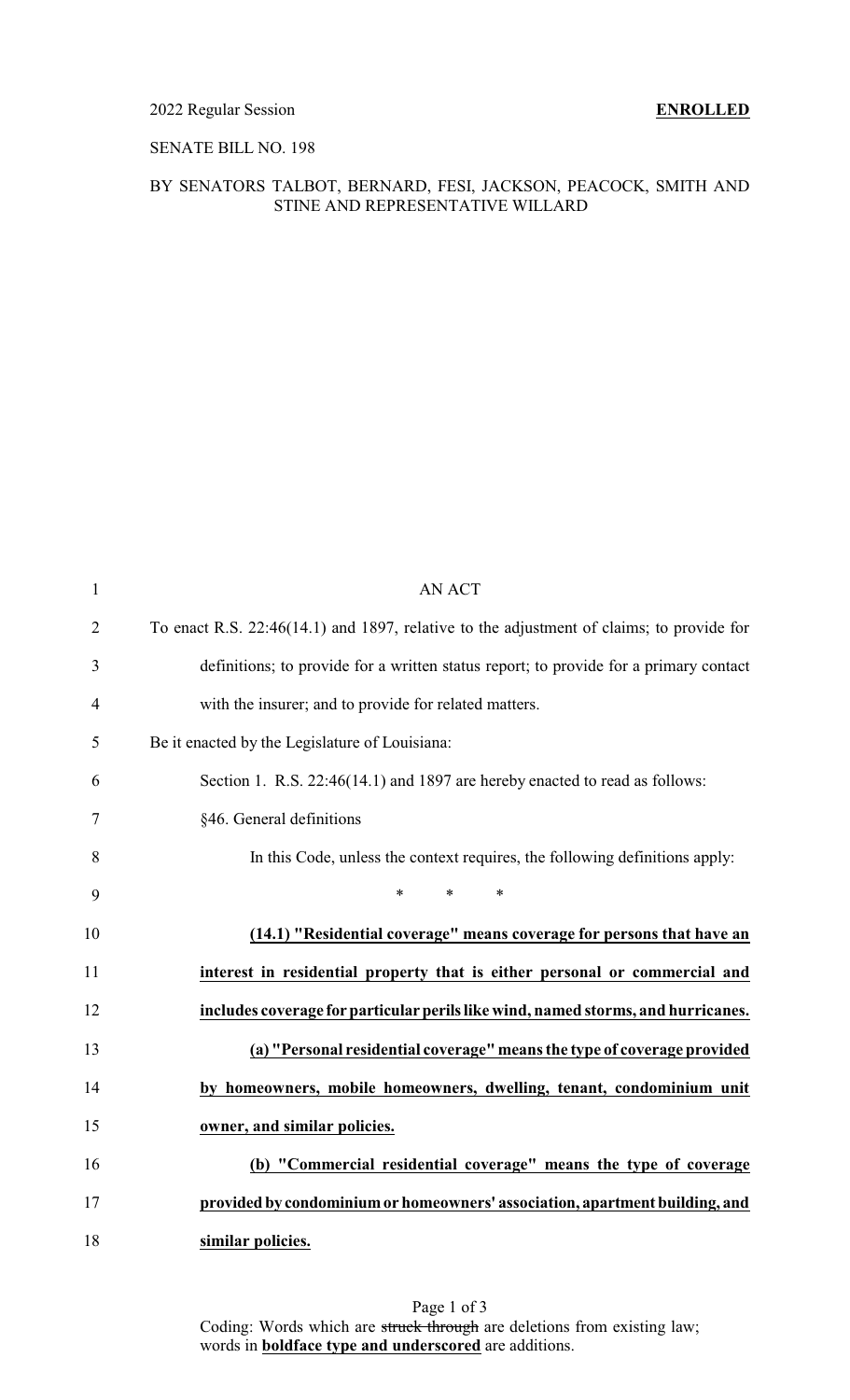| $\mathbf{1}$   | $\ast$<br>*<br>*                                                                    |
|----------------|-------------------------------------------------------------------------------------|
| $\overline{2}$ | §1897. Adjuster communications                                                      |
| 3              | A. For a personal residential insurance claim that arises due to a named            |
| 4              | storm or hurricane for which a state of emergency or disaster is declared           |
| 5              | pursuant to R.S. 29:724, and the insurer within a six-month period assigns a        |
| 6              | third or subsequent claims adjuster to be primarily responsible for the             |
| 7              | insurance claim, the insurer shall provide the insured in a timely manner all of    |
| 8              | the following:                                                                      |
| 9              | (1) A written status report that shall include at least the following:              |
| 10             | (a) The manner in which the insured's deductible has been applied and               |
| 11             | a statement as to whether the applicable deductible has been exhausted.             |
| 12             | (b) The dollar amounts available under each coverage.                               |
| 13             | (c) The dollar amounts paid under each coverage.                                    |
| 14             | (d) The dates on which payments were issued, to whom checks were                    |
| 15             | payable, and addresses to which checks were sent or the means by which funds        |
| 16             | were otherwise delivered.                                                           |
| 17             | (e) A summary of items known to the insurer, as of the date of the status           |
| 18             | report, that remain to be adjusted and for which the insured must provide           |
| 19             | further information or documentation to the insurer in order to complete the        |
| 20             | adjustment process.                                                                 |
| 21             | (2) A primary contact.                                                              |
| 22             | (3) Two or more direct means of communication with the primary                      |
| 23             | contact.                                                                            |
| 24             | B."Primary contact" in Paragraph $(A)(2)$ of this Section means an                  |
| 25             | adjuster or team employed or retained as a member or members of the                 |
| 26             | insurer's staff who are knowledgeable about the claim. The insurer shall            |
| 27             | maintain a primary contact until the insurer closes the claim or a party files suit |
| 28             | on the claim. The designation of a primary contact shall not preclude other         |
| 29             | claims personnel, vendors, or professionals, including clerical staff members,      |
| 30             | and call center staff members from working on portions of the insured's claim.      |

Coding: Words which are struck through are deletions from existing law; words in **boldface type and underscored** are additions.